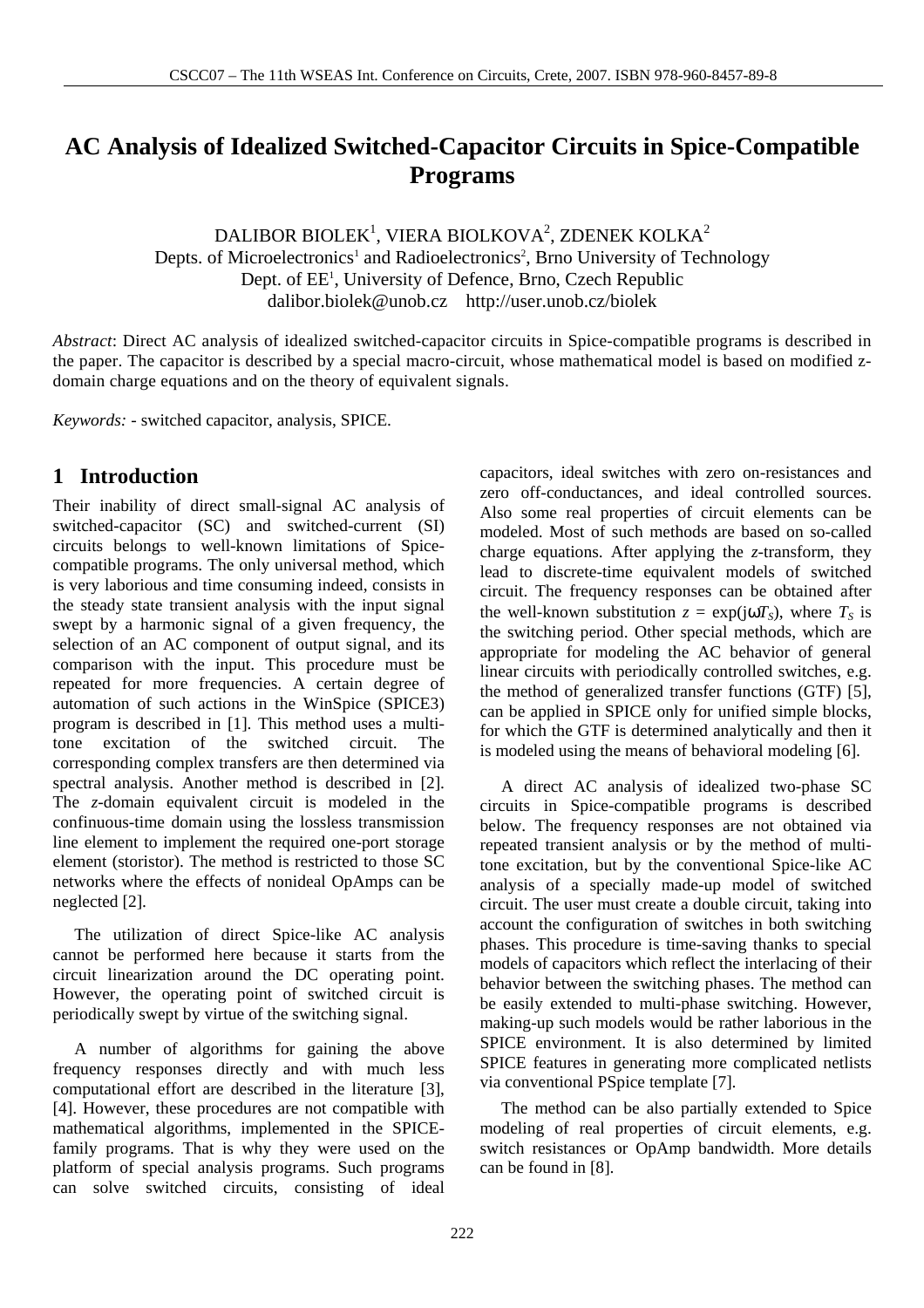## **2 Behavioral SPICE model of capacitor in ideal SC circuit**

Consider the switched capacitor in Fig. 1 (a). The number 1 or 2 at the switch denotes the switching phase in which this switch is on. The switching diagram together with the sketch of the capacitor voltage waveform is in Fig. 1 (b). Note that the so-called inconsistent initial conditions [9] can appear in the circuit due to ideal switch models, which result in the discontinuous recharging of capacitors by currents in the form of Dirac impulses. That is why one should expect discontinuities in capacitor voltages. It is necessary to discriminate between the left-side and the right-side limits at instances when the switches change their states.



Fig. 1: (a) Switched capacitor, (b) switching diagram with marked limit values of capacitor voltage at the ends of switching phases 1 (o) and 2 (x). D $\in$  (0,1) is the duty ratio, D'=1-D.

 The following charge equations are true for the circuit in Fig. 1:

$$
q^{1}(kT_{s} + DT_{s}) = C[v^{1}(kT_{s} + DT_{s}^{-}) - v^{2}(kT_{s}^{-})],
$$
  

$$
q^{2}(kT_{s} + T_{s}) = C[v^{2}(kT_{s} + T_{s}^{-}) - v^{1}(kT_{s} + DT_{s}^{-})].
$$

Here  $q^1$  ( $q^2$ ) are the differences of electric charge on the capacitor within the time intervals from the ends of switching phases 2 to the ends of switching phases 1 (from the ends of switching phases 1 to the ends of switching phases 2). The superscripts <sup>-</sup> denote the leftside limits of the corresponding circuit variables.

 The charge equations can be transferred into the current equations, which can be already implemented in Spice:

$$
\langle i \rangle^{1} = \frac{C}{T_{s}} [v^{1} (kT_{s} + DT_{s}^{-}) - v^{2} (kT_{s}^{-})],
$$
  

$$
\langle i \rangle^{2} = \frac{C}{T_{s}} [v^{2} (kT_{s} + T_{s}^{-}) - v^{1} (kT_{s} + DT_{s}^{-})],
$$
 (1)

where  $\langle i \rangle^1$  and  $\langle i \rangle^2$  are the average values of capacitor current in switching phases 1 and 2, averaged over the entire switching period:

$$
\langle i \rangle^{1} (kT_{s} + DT_{s}) = \frac{1}{T_{s}} \int_{kT_{s}}^{kT_{s} + DT_{s}} i(t)dt = \frac{q^{1}(kT_{s} + DT_{s})}{T_{s}}
$$
  

$$
\langle i \rangle^{2} (kT_{s} + T_{s}) = \frac{1}{T_{s}} \int_{kT + DT_{s}}^{kT_{s} + T_{s}} i(t)dt = \frac{q^{2}(kT_{s} + T_{s})}{T_{s}}.
$$

 For the purpose of the AC analysis of the switched circuit whose part is the switched capacitor in Fig. 1, consider the periodic steady state in the circuit due to harmonic input signal  $e^{st}$ ,  $s = j\omega$ . It can be shown that each signal in the switched circuit can be approximated by the so-called equivalent signal, which is also of harmonic nature with the identical repeating frequency  $\omega$  [5]. More concretely, the equivalent signal  $v^{1e} = \hat{V}^1 e^{st}$ , where  $\hat{V}^1$  is the complex phasor of this signal, can be interleaved with the  $\alpha$ <sup>"</sup> points in Fig. 1 (b), which correspond to the ends of phases 1 in the sense of the left-side limits. Similarly, the equivalent harmonic signal  $v^{2e} = \hat{V}^2 e^{st}$  is interleaved with the "x" points. Then Eq. (1) can be rewritten via these equivalent signals. Simple arrangements yield:

$$
\hat{I}^{1} = \frac{C}{T_{s}} [\hat{V}^{1} - \hat{V}^{2} z^{-D}], \ \hat{I}^{2} = \frac{C}{T_{s}} [\hat{V}^{2} - \hat{V}^{1} z^{-D'}], \ (2)
$$

where the phasors of equivalent currents in switching phases 1 and 2 are on the left sides of equations, and *z* is the well-known operator of the *z* transform, with *z*  $= exp(sT<sub>s</sub>)$ .

 The behavioral model of the capacitor in Fig. 2 for switching phases 1 and 2 is made up on the basis of Eqs. (2). This model can be directly implemented as a Spice subcircuit. The controlled sources in the model may be implemented via Laplace sources, utilizing the above substitution  $z = exp(sT_s)$ . The model is valid both for the switched and the "fixed" capacitor.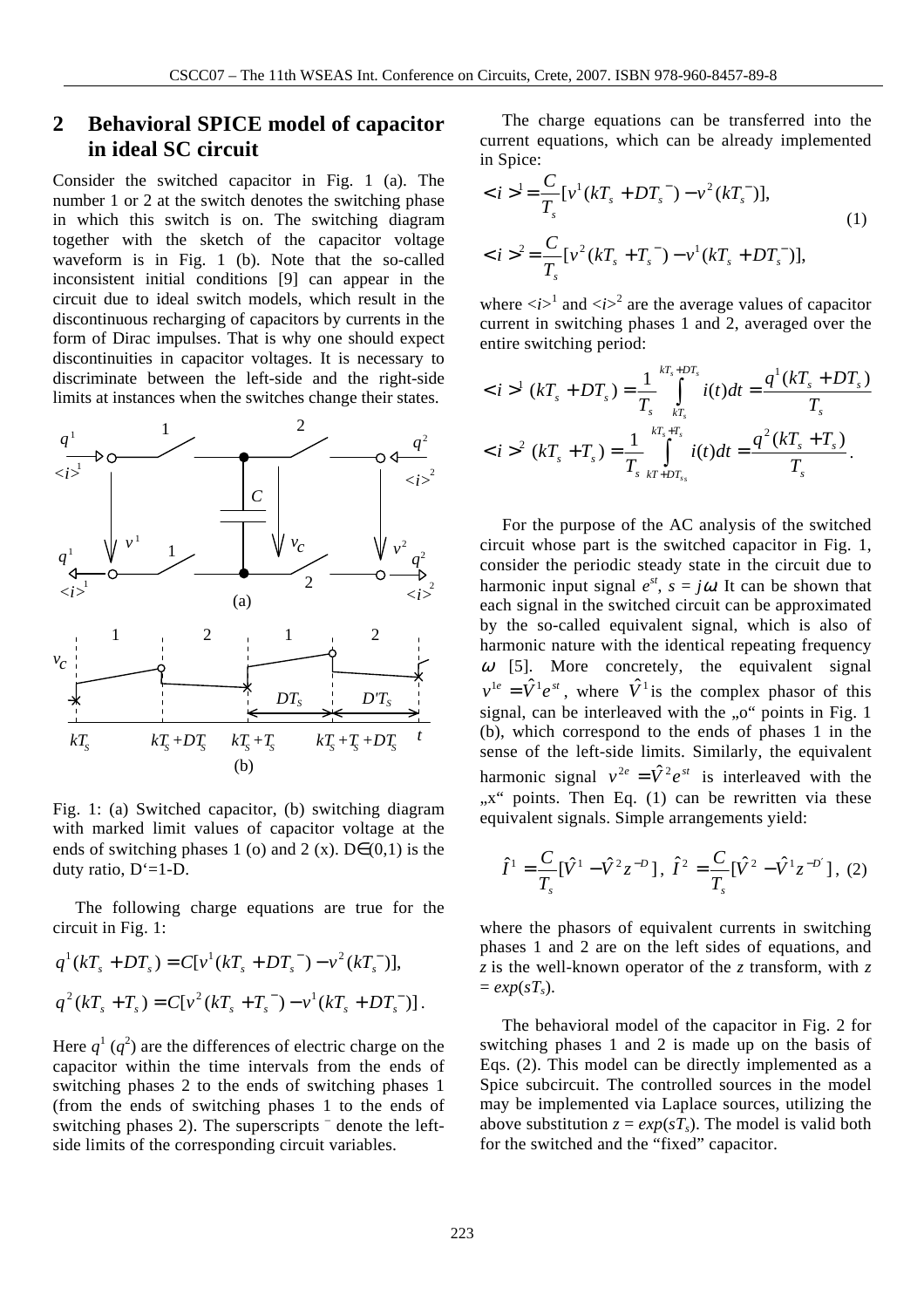

Fig. 2: AC model of the capacitor in SC circuit.

### **3 Modeling of other circuit elements in SC circuits**

Capacitors, ideal switches, and ideal voltage-controlled voltage sources (VCVSs) for the modeling of voltage amplifiers including OpAmps are typical circuit elements in idealized SC circuits. The VCVSs represent only the non-inertial transformation of gate voltages. That is why the mathematical model of VCVS can be used independently in both switching phases.

 Modeling of other circuit elements beyond the frame of idealized SC circuits can be problematic in Spice-compatible programs. For example, resistors for modeling nonzero on-resistances of switches introduce considerable time constants of transient phenomena. Then the voltage drops on them at the ends of switching phases cannot be neglected as is the case in the circuit in Fig. 1 (a). However, these voltages do not depend on average currents in Eqs. (1) and (2), but on the currents at the ends of switching phases.. The relation between averaged and instantaneous currents depends on the type of transient phenomenon and thus on the total circuit configuration. As a result, the switch equations would depend not only on this switch, but also on the remaining parts of the circuit. This involvement can be satisfactorily solved in Spice only by trade-off modeling. A similar problem appears, for example, when modeling the frequency-dependent gain of the operational amplifier. Details can be found in [9].

### **4 Demonstration of AC analysis**

Consider the switched-capacitor biquad in Fig. 3 according to [10]. This filter is designed for a switching frequency of 6MHz. Its center frequency is 400kHz with a quality factor of 10. The S-H circuit at the input samples the signal in phases 1 and holds them during the whole switching periods.



Fig. 3: Switched-capacitor biquad [10].



.param fs=6meg d=0.5

Fig. 4: Spice modeling of filter from Fig. 3 for subsequent AC analysis.

 A demonstration of the filter model in the schematic editor of Spice-compatible program Micro-Cap 9 is shown in Fig. 4. The schematic symbols of capacitors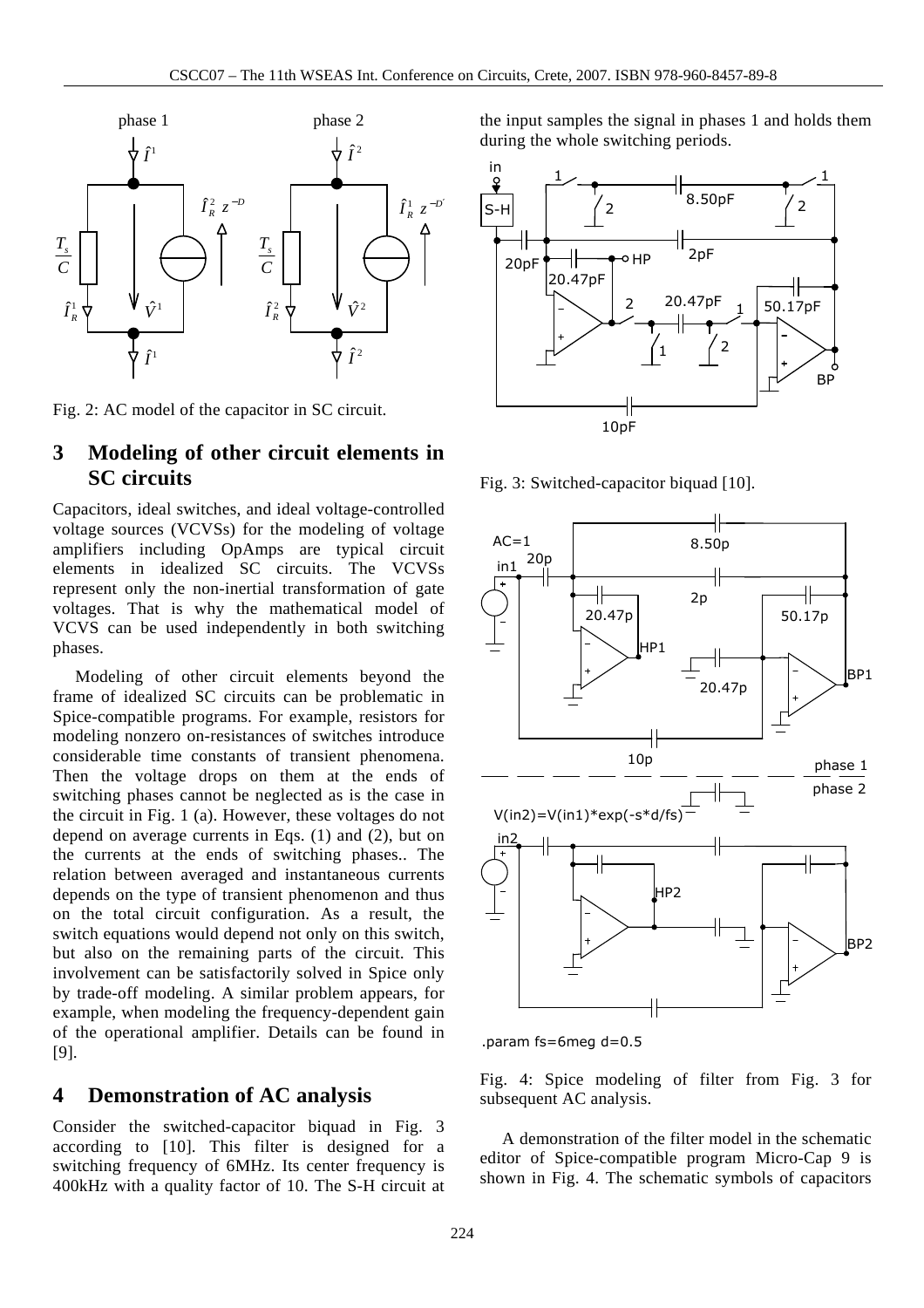are duplicated for both switching phases, representing Spice subcircuits which model equations (2) on the basis of the substitution diagram in Fig. 2. In order to make the circuit creation more comfortable, the schematic symbol of the ideal OpAmp is also duplicated. The Opamp is modeled by an ideal VCVS with adequately large voltage gain. The influence of S-H circuit is modeled by the voltage source, connected to the node "in2".

 The AC analysis results in Fig. 5 fully correspond to the results in [10].



Fig. 5: AC analysis of filter from Fig. 3 by Micro-Cap program.

### **5 Conclusions**

The paper describes a modification of the method of charge equations for modeling idealized two-phase switched-capacitor circuits. The above modification is based on the theory of equivalent signals and on the transformation of charge equations into current equations. The switched capacitor is then described by gate voltages and averaged gate currents, which is the first assumption of successful implementation in SPICE-compatible programs. Each capacitor in the circuit is represented by a pair of models for switching phases 1 and 2. The graphic representation of such models, the double schematic symbol, facilitates making up the model of switched-capacitor circuit in the schematic editor.

 In principle, an extension of this method to circuits with multi-phase switching is possible. However, it would pose some practical problems in the environment of most Spice-compatible programs. A trade-off Spice analysis should be also applied for real switched-capacitor circuits [8].

#### **Acknowledgment**

This work is supported by the Grant Agency of the Czech Republic under grants No. 102/05/0869 and 102/05/0277, and by the research programmes of BUT MSM0021630503, MSM0021630513, and UD Brno MO FVT0000403.

#### *References*

- [1] Bičák, J., Hospodka, J. 'Frequency response of switched circuits in SPICE'. Proceedings of ECCTD'03, Krakow, IEEE, 2003, pp. I-333-336.
- [2] Nelin, B.D. 'Analysis of Switched-Capacitor Netwqorks Using General-Purpose Circuit Simulation Programs', IEEE Trans. On CAS, Vol. 30, No. 1, January 1983, pp. 43-48.
- [3] Unbehauen, R., Cichocki, A. 'MOS switchedcapacitor and continuous-time integrated circuits and systems'. Springer-Verlag, 1989.
- [4] Vlach, J., Singhal, K. 'Computer Methods for Circuit Analysis and Design'. Van Nostrand Reinhold Company, New York, 1987.